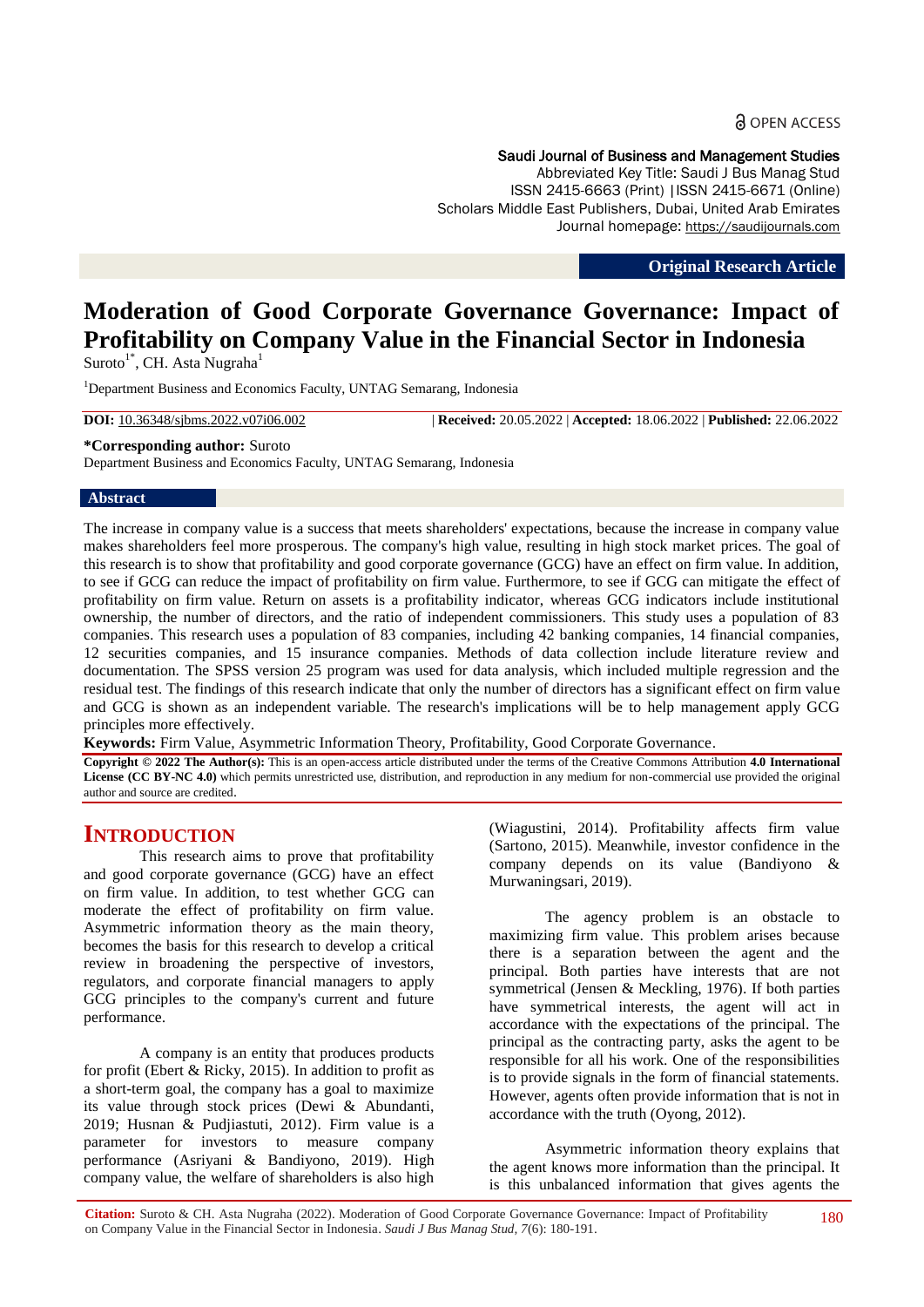opportunity to behave opportunistically, i.e. selfishly. Related to reporting, agents can perform earnings management to mislead the principal about the company's performance. In the last five years earnings management actions have emerged, including Enron Corporation, WorldCom, and Health South in the United States and Parmalat, Royal Ahold, and Vivendi Universal in Europe. Asymmetric information theory explains that the agent knows more information than the principal. It is this unbalanced information that gives agents the opportunity to behave opportunistically, i.e. selfishly. Related to reporting, agents can perform earnings management to mislead the principal about the company's performance. In the last five years earnings management actions have emerged, including Enron Corporation, WorldCom, and Health South in the United States and Parmalat, Royal Ahold, and Vivendi Universal in Europe (Sorensen & Miller, 2017).

According to Rizki, (2016), the annual financial report is a medium for company information. While Kasmir, (2020) states that financial statements function as a management accountability tool, describe the company's success, and as a basis for decision making. Publication of financial statement information is a signal. Investors will respond positively, if the signal has informational content. On the other hand, if the signal has no informational content, the investor will respond negatively. The market will automatically react, as shown by a change in the price of the security in question, if the announcement has information content (Hartono, 2017).

Profitability shows the usefulness of a company to make a profit. The growth of the company's profitability is a benchmark for investors to assess the company's prospects in the future (Tandelilin, 2001). If a company's profitability grows rapidly, the company's future prospects are also bright. Similarly, as the company's ability to generate profits improves, so does the share price. (Husnan & Pudjiastuti, 2012). In general, investors measure profitability using return on assets (Kasmir, 2020).

In addition to profitability, corporate governance (CG) also affects firm value. The concept of CG refers to the system that directs and controls the company (Velnampy, 2013). This system plays a role in ensuring the sustainability and competitiveness of the company (Chazi *et al*., 2018). Companies that apply the principles of GCG, the stock market price will increase

and the cost of capital will decrease (Agyemang & Castellini, 2015; Zgarni *et al*., 2016). However, if the application of GCG principles is weak, the company will face agency problems. In developed industrial countries, several companies suffer losses due to the weak application of GCG principles (Casavecchia, 2016; Kowalewski, 2016; Lattemann, 2014; Parid, 2021). On the other hand, in developing industrialized countries, many companies are also failing (Liedong & Rajwani, 2017; Simpson, 2014).

In Indonesia, several cases occurred due to weak implementation of GCG principles, such as the scandal of manipulation of the financial statements of PT Lippo Bank, Tbk, PT Kimia Farma, Tbk, and the case of the capital adequacy ratio at PT Bank Century, Tbk. The Government of Indonesia at the end of 2004 established the National Committee on Governance Policy (KNKG). This committee has the task of helping to overcome the problem of weak corporate governance in the hope of becoming a National Good Corporate (GCN). In addition, stewardship theory and agency theory as the main theories, will moderate corporate governance. According to agency theory, managers acting as agents will fulfill their personal interests, while stewardship theory states that managers will fulfill the interests of the public and stakeholders (Bandiyono & Augustine, 2019).

Table 1 shows some of the findings from previous studies on the impact of GCG and ROA on firm value. However, the findings still contain inconsistencies, this shows that there are variables outside of observations that affect firm value. This inconsistency emotionally jolted researchers to conduct research on financial sector companies by adding a moderating variable in the form of GCG with indicators of institutional ownership, number of directors, and the ratio of independent commissioners as a differentiator from previous research. It is rare for research to take moderating variables using these three indicators. The reason for using this moderating variable is because firm value is not only a direct result of ROA, but there are other factors that strengthen or weaken the effect of ROA on firm value.

In relation to the problem statement, the research question is how ROA and GCG indicators influence firm value and which GCG indicators are dominant in strengthening the influence of ROA on the value of companies joining the financial sector in 2020.

| Table 1: Research Gap                |                              |                                                      |  |  |  |
|--------------------------------------|------------------------------|------------------------------------------------------|--|--|--|
| <b>Description</b>                   | <b>Results</b>               | <b>Researcher</b>                                    |  |  |  |
| <b>Effect of return on assets on</b> | Positive and significant.    | Kamal et al., (2016); Pratiwia & Pamungkas, (2020);  |  |  |  |
| firm value.                          |                              | Siti, (2021); Sucuahi & Cambarihan, (2016).          |  |  |  |
|                                      | Positive is not significant. | Astarani (2016); Febry & Dedi (2021); Sugoto et al., |  |  |  |
|                                      |                              | (2020).                                              |  |  |  |
| The effect of institutional          | Positive and significant     | Bhat et al., (2018); Putra, (2016)                   |  |  |  |
| ownership on firm value.             | Negative is not significant. | Khosa, (2017); Mishra & Kapil, (2018)                |  |  |  |

**Table 1: Research Gap**

© 2022 |Published by Scholars Middle East Publishers, Dubai, United Arab Emirates 181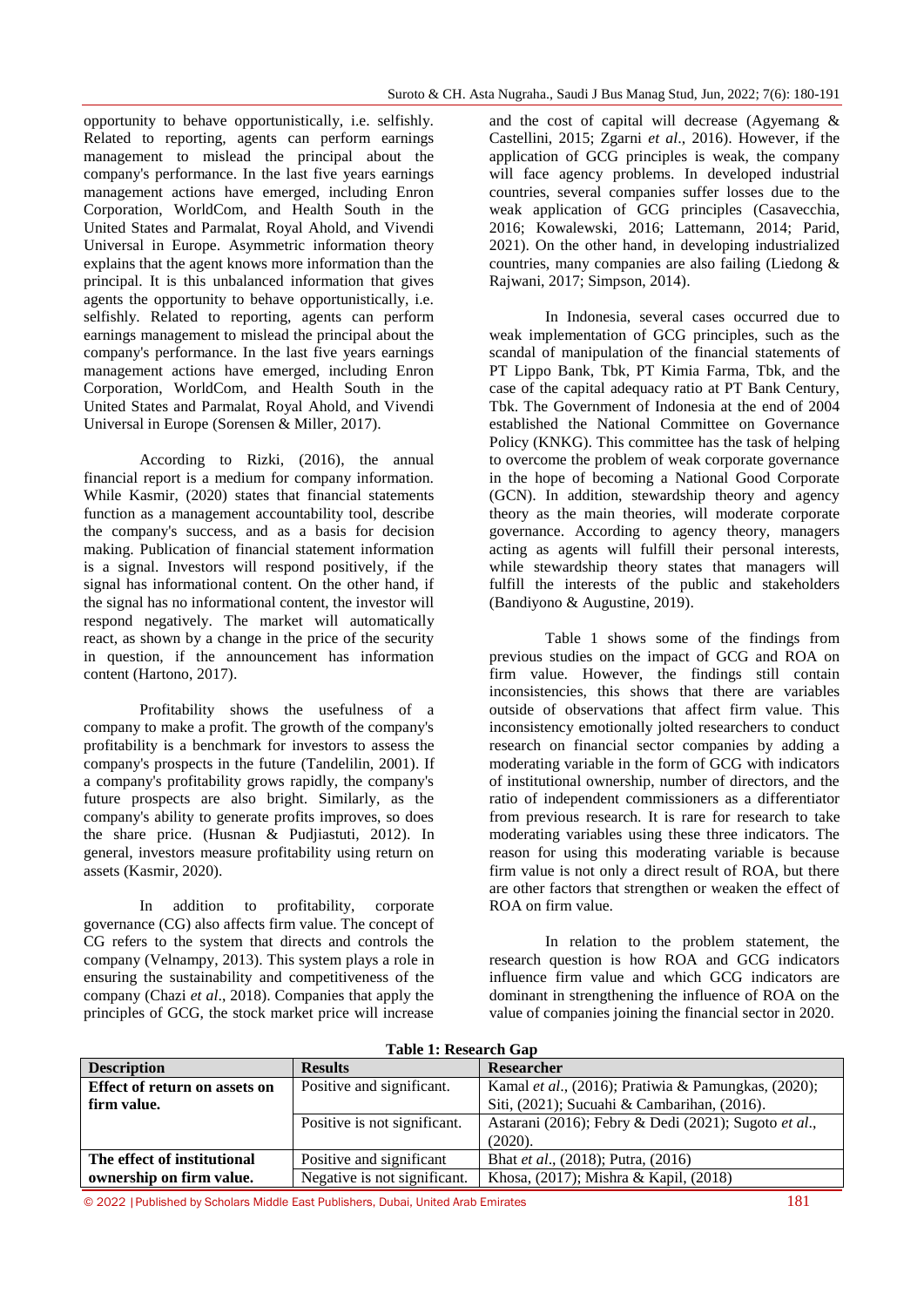Suroto & CH. Asta Nugraha., Saudi J Bus Manag Stud, Jun, 2022; 7(6): 180-191

| <b>Description</b>            | <b>Results</b>            | Researcher                                           |
|-------------------------------|---------------------------|------------------------------------------------------|
| The effect of the number of   | Positive and significant  | Issal et al., (2020); Munifah et al., (2022).        |
| directors on the value of the | Negative and significant. | Emanuel et al., (2022); Carolina et al., (2020)      |
| company.                      |                           |                                                      |
| The effect of the ratio of    | Positive and significant. | Sondokan <i>et al.</i> , $(2019)$                    |
| independent commissioners     | Negative and significant. | Marini & Marina, (2017); Sa'diyah & Wuryani, (2019). |
| on firm value.                |                           |                                                      |

Source: Extracted from various studies

## **LITERATURE REVIEW**

Asymmetric information is a situation in which there is a difference in the ownership of information between the agent as the information provider and the principal as the user (Jensen & Meckling, 1976). According to Mahawyahrti & Budiasih, (2016), the agent appointed to be the manager is richer in information and company prospects than the principal as the owner. Therefore, the agent is obliged to give a signal to the principal through the disclosure of accounting information such as financial statements. There are two theories that underlie asymmetric information, namely agency theory and signal theory.

Agency theory describes two conflicting economic actors, namely the principal and the agent. The agency relationship is a contract between the principal and the agent in which the principal gives the authority to make the best decisions for his interests (Jensen & Meckling, 1976). However, the agent acts to fulfill his personal interests. Therefore, shareholders and creditors can use GCG principles to control the actions of agents. According to Kurniawansyah *et al*., (2018) agency theory provides two specific contributions to corporate thinking, namely the treatment of information and risk implications. Furthermore Jensen, (1993) stated that in overcoming conflicts of interest between agents and principals, companies need an internal control mechanism as well as a supervisory function.

According to signal theory Ross, (1977) agents who have complete information about the company's condition will be encouraged to share this information with investors, causing the company's stock price to rise. According to Su et al., (2014) information announcement is a signal for investors. The signal represents the company's quality. Investors will be pleased if the announcement contains good news. Respond negatively, on the other hand, if the announcement contains bad news.

Nguyen (2018) explains that the value of the company provides shareholder welfare along with the market value of the stock. A high stock market value indicates that the company's future prospects are promising, so investors respond positively and the company's value rises. The share price of a company reflects an investor's reaction to its success. The high market value of the stock causes the company's value to

be high, so that investor confidence can improve the company's current performance and future prospects. The long-term goal of the company is to maximize the value of the company (Salvatore, 2005). Maximizing firm value is more important, because it is no different from maximizing shareholder wealth (Husnan & Pudjiastuti, 2012).

Kumar & Singh, (2013), investors measure the value of the company using the ratio Q. The value of the company is the market price of shares formed from transactions between sellers and buyers. Investment opportunities greatly affect the value of the company and provide a positive signal for the company's growth in the future, so that the value of the company increases (Hermuningsih, 2013).

Profitability shows the company's ability to earn profits over a certain period of time (Sofyan, 2013). Several indicators to measure profitability such as ROA and net profit margin (NPM). However, in this study, ROA is used, which is the profit-sharing after taxes divided by total assets. Companies with high profits have strong financial performance and vice versa. (Kasmir, 2020).

In order to maintain business continuity, companies need to apply the principles of GCG. In summary, GCG are principles that must exist in a company to maximize value, increase performance, and contribute as well as maintain long-term sustainability. The company will be able to survive well, if it really applies the principles of GCG properly. According to Sellah & Nita (2019) GCG indicators include institutional ownership, number of directors and ratio of independent commissioners.

The percentage of a company's shares owned by institutions that have an impact on its value is referred to as institutional ownership. Because share ownership represents a source of power that can support or undermine management performance, institutional investors can encourage more optimal monitoring of management performance. Because some decisions require the approval of the parties who own the majority of the company's shares, the greater the percentage of institutional ownership of the company's shares, the greater the influence.

One of the management systems that allows optimizing the role of members of the Board of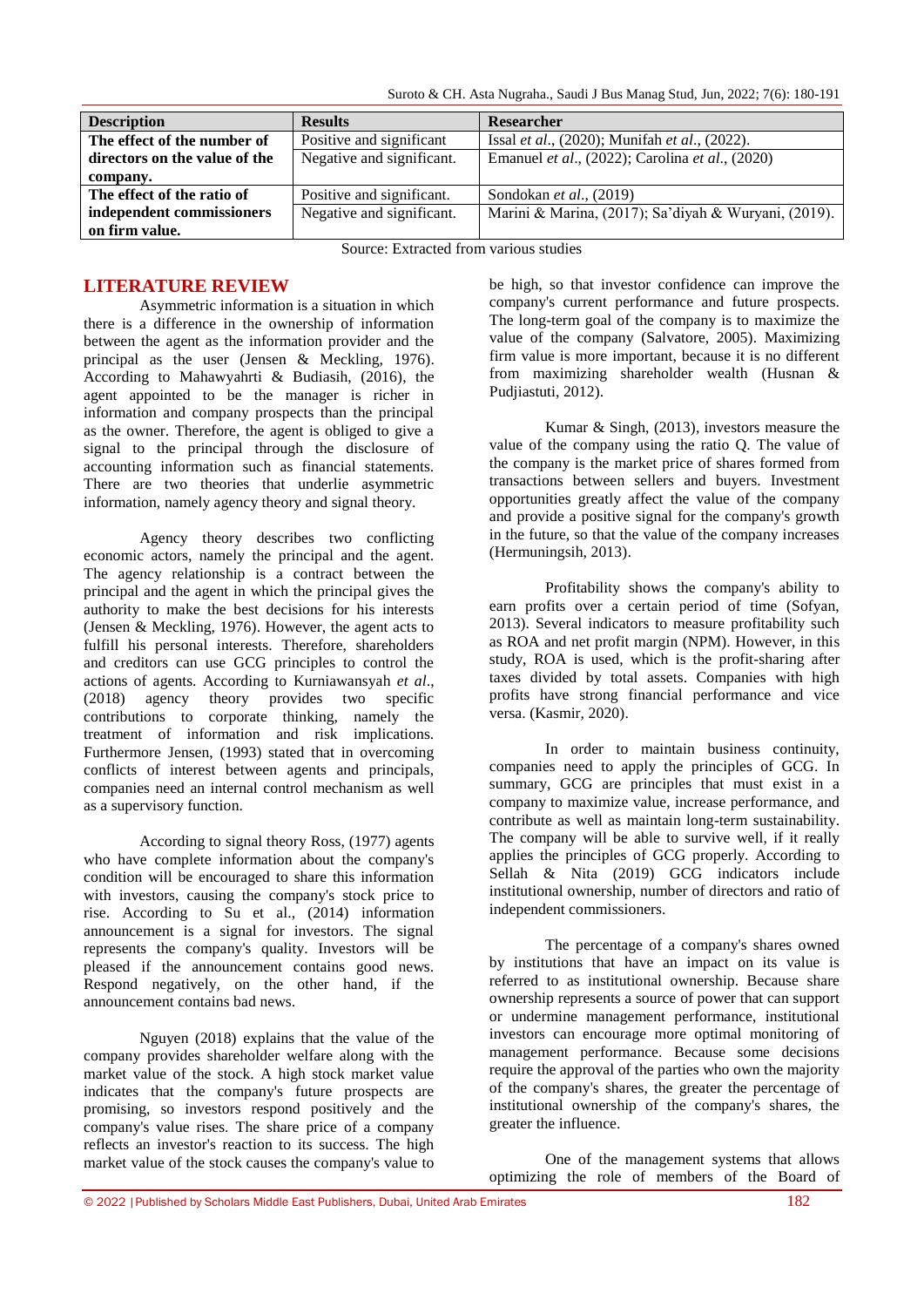Directors in implementing GCG principles is the Board of Directors. The Board of Directors is responsible for reviewing management's performance to ensure that management has carried out its duties properly and is protecting shareholders' interests. In addition, they must actively participate in making decisions, be independent, and as subjective as possible. The higher the profitability balanced with good governance, the higher the firm value (Ricky & Ronald, 2006). The number of directors of public companies is at least two members (OJK, 2014). While on the other hand a maximum of seven members.

Independent commissioners have the main task of encouraging the implementation of GCG principles by encouraging other members to effectively supervise and advise the directors who can add value to the company. (Warsono *et al*., 2009). In addition, it has a duty to resolve agency conflicts because independent commissioners can communicate shareholder goals to managers, so that the value of the company will increase (Sellah & Nita, 2019). The ratio of independent commissioners was established by JSX in 2004. According to this regulation, a company must have an independent commissioner ratio of at least 30% of all commissioners.

#### **Hypothesis Development**

Profitability is the company's ability to earn profits during a certain period where this ability will determine how good the company is from the investor's point of view from a financial perspective. Profitability growth from each period is a positive signal for investors about the company's performance. Signal theory states that increasing profitability in financial statements is an effort to give positive signals to investors regarding the company's performance and the growth of business prospects in the future. Kamal et al., (2016; Pratiwia & Pamungkas, (2020); Siti, (2021); Sucuahi & Cambarihan, (2016) concluded that ROA has a positive and significant effect on firm value. Thus, the first alternative hypothesis is:

**Ha,1:** Profitability has a positive and significant effect on firm value.

Institutional share ownership is the party that monitors the company and can affect the company's performance, because it has the resources to monitor and research management activities effectively so as to prevent managers from making useless investments (Alipour, 2013). High institutional share ownership can influence managers' opportunistic behavior (Elmagrhi, 2016). Conversely, when institutional ownership is low, institutional investors easily sell their shares when the company has poor performance. According to the findings of Handayani *et al*., (2018); Jayaningrat *et al*., (2017); Ratnawati *et al.*, (2018) institutional ownership has a positive and significant effect on firm value. As a result, the second alternative hypothesis is:

**Ha,2 :** Institutional ownership has a positive and significant impact on firm value.

The board of directors is in charge of leading the company's internal control system, and having a large board of directors will increase the firm's value because the expertise and skills of large board members can boost the firm's value (Sheikh *et al*., 20013). Furthermore, the neo-institutional theoretical framework's efficiency perspective suggests that a large number of directors increases monitoring because the dominant CEO may find it difficult to influence all board members (Elmagrhi, 2016). The number of directors is the number of boards of directors in charge of controlling management performance. Issal *et al*., (2020); Munifah *et al*., (2022) found evidence that directors had a significant positive effect on firm value. In addition, empirical data on financial sector companies show that most have more than two directors and less than seven people. So the third alternative hypothesis is:

**Ha,3:** The Board of Directors has a significant positive impact on firm value.

In order to harmonize power, increase accountability, and capacity of commissioners in making independent decisions, it is necessary to have independent commissioners. Independent commissioners have the expertise to provide independent evaluations (Sundarasen *et al*., 2016). Independent commissioners contribute to board decision making (OECD, 2008). Independent commissioners are able to carry out a monitoring function to oversee the policies and activities of directors (Muryati & Suardhika, 2014). Research results Sondokan *et al.*, (2019) proves that independent commissioners have a positive and significant effect on firm value, so the fourth alternative hypothesis is:

**Ha,4:** Independent commissioners have a positive and significant impact on firm value.

There are two types of corporate shareholding in Indonesia, namely very diffuse ownership and concentrated ownership. Types of ownership concentrate, there are two groups of shareholders, namely controlling and minority shareholders (Bank, 2000). If institutional ownership is high, then there is an attempt to monitor management. The results of previous studies indicate that there is an inconsistency in the effect of financial performance on firm value.

Kamal *et al*., (2016); Pratiwia & Pamungkas, (2020); Siti, (2021); Sucuahi & Cambarihan, (2016), concluded that ROA has a positive and significant effect on firm value. However, Astarani (2016); Febry & Dedi (2021); Sugoto *et al*., (2020), proves that ROA does not have a significant positive effect. The inconsistency of the results of this study, led the researcher that institutional ownership was able to moderate the effect of the relationship between financial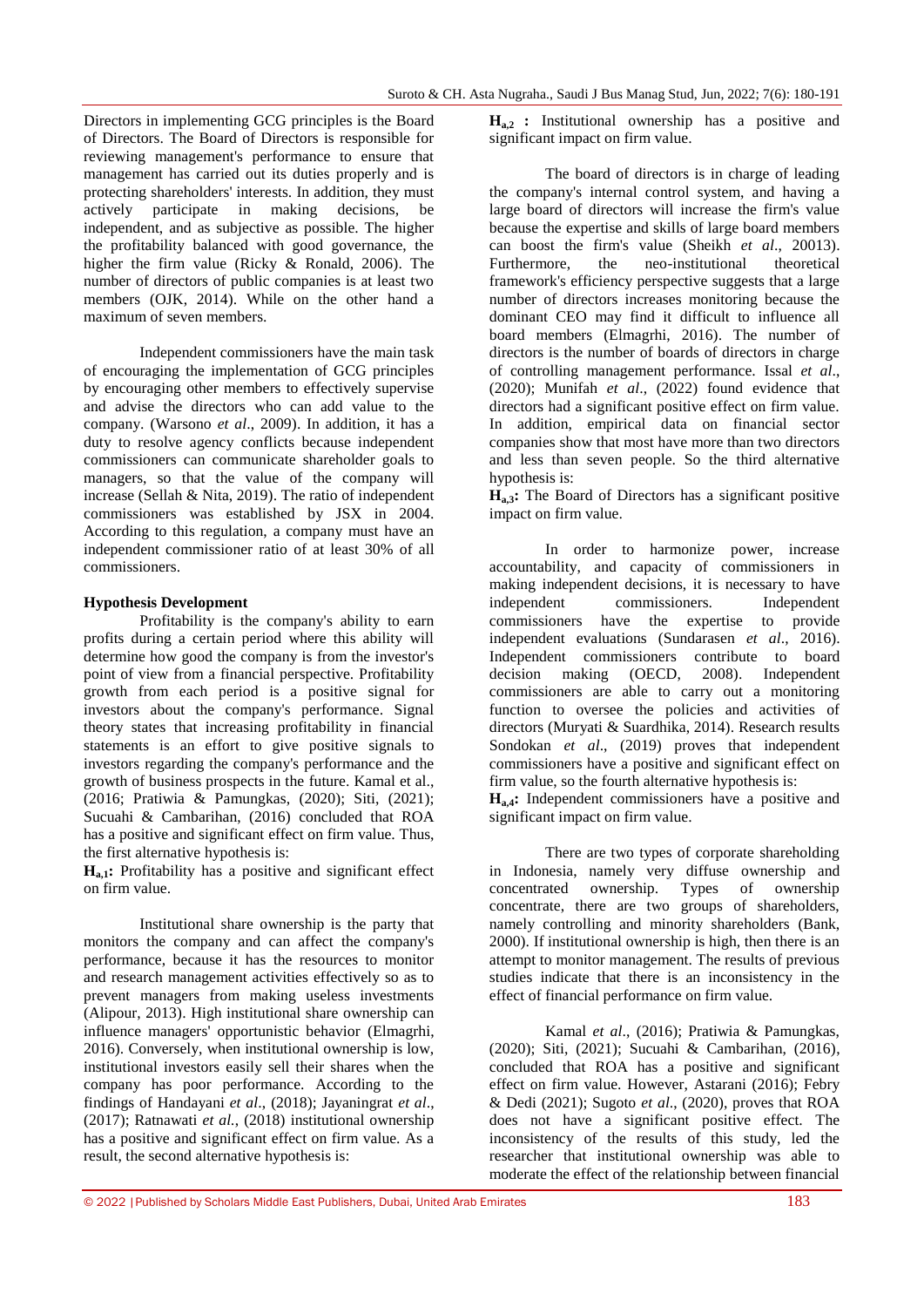performance and firm value, due to the results of research by Bhat *et al*., (2018); Putra, (2016), states that institutional ownership has a positive and significant effect on firm value. When institutional ownership is high, there is an attempt to monitor management. On the other hand, institutional investors can easily liquidate their shares when the company is underperforming. So the fifth alternative hypothesis is:  $H<sub>a.5</sub>$ : Institutional ownership significantly moderates the effect of profitability on firm value.

One of the management systems that allows optimizing the role of members of the Board of Directors in implementing the GCG concept is the Board of Directors. The Board of Directors is responsible for reviewing management's performance to ensure that it has performed well and has protected the interests of shareholders. Furthermore, the board of directors must be actively involved in decision-making, independent, and as subjective as possible.

Kamal *et al*., (2016); Pratiwia & Pamungkas, (2020); Siti, (2021); Sucuahi & Cambarihan, (2016), concluded that ROA has a positive and significant effect on firm value. On the other hand, Astarani (2016); Febry & Dedi (2021); Sugoto *et al*., (2020), proves that ROA does not have a significant positive effect. The inconsistency of the results of this study leads the researcher that the directors are able to moderate the effect of financial performance on firm value, because Issal *et al*., (2020); Munifah *et al*., (2022), prove that the board of directors has a positive and significant effect on firm value. So the sixth alternative hypothesis is:

 $H_{a,6}$ : Directors significantly strengthen the effect of profitability on firm value.

The independent commissioner's main responsibility is to effectively supervise and advise the board of directors while also adding value to the company. According to the findings of Kamal et al., (2016); Pratiwia & Pamungkas, (2020); Siti, (2021); Sucuahi & Cambarihan, (2016), ROA has a positive and significant effect on firm value. However, Astarani (2016); Febry & Dedi (2021); Sugoto et al. (2020) demonstrate that ROA has no significant positive effect on firm value.

Meanwhile, Sondokan *et al*., (2019) demonstrate that independent commissioners have a positive and statistically significant effect on firm value. Researchers believe that the inconsistency of research findings on the effect of profitability on firm value leads them to believe that the board of directors can moderate the effect of profitability on firm value. As a result, here is the seventh alternative hypothesis:

 $H<sub>a.7</sub>$ : Independent commissioners significantly strengthen the effect of profitability on firm value.

#### **RESEARCH METHODOLOGY**

This study includes a census study with a survey population of 83 companies in the financial sector. The process of selecting the survey population using the following criteria:

- 1. Issuers registered on IDX in 2020,
- 2. Issuers who publish financial reports and annual reports for 2020 on the web www.idx.co.id,
- 3. Issuers that have data on ROA, GCG, and company value.

Based on these criteria, the number of issuers that meet the requirements and become the survey population is 83 as shown in Table 2.

| <b>Table 2: List of Financial Sector Issuers</b> |                          |                                             |  |  |  |
|--------------------------------------------------|--------------------------|---------------------------------------------|--|--|--|
| <b>Sub Sector</b>                                | <b>Number of Issuers</b> | Number of Issuers according to the criteria |  |  |  |
| <b>Banking</b>                                   | 43                       | 42                                          |  |  |  |
| <b>Financing</b>                                 | 19                       | 14                                          |  |  |  |
| <b>Securities Company</b>                        | 12                       | 12                                          |  |  |  |
| <b>Insurance</b>                                 | 16                       | 15                                          |  |  |  |
| <b>Survey Population Size</b>                    | 90                       | 83                                          |  |  |  |

| Source: IDX 2022 data processed, 2022 |
|---------------------------------------|
|---------------------------------------|

The variables of this study include independent, moderating and dependent variables. The independent variable is financial performance, while the moderating variable is GCG, while the dependent variable is firm value. The indicators for the three variables are:

- 1. Profitability indicator is return on assets. Formula (Kasmir, 2020).
	- ROA = (Profit After Tax)/(Total Assets).
- 2. GCG indicators include institutional ownership, number of directors, and ratio of independent commissioners (Agyemang & Castellini, 2015).
- 3. The indicator of company value is the Q Ratio or often called Tobin's Q. Formula (Kumar & Singh, 2013).

Rasio  $Q = (Market Value of Stock + Market Value)$ of Debt)/(Total Assets)

Data collection techniques using the method of documentation and literature study. The documentation method is carried out by collecting secondary data sources such as financial reports and annual reports. While literature study by collecting literature related to research topics such as books, articles and journals.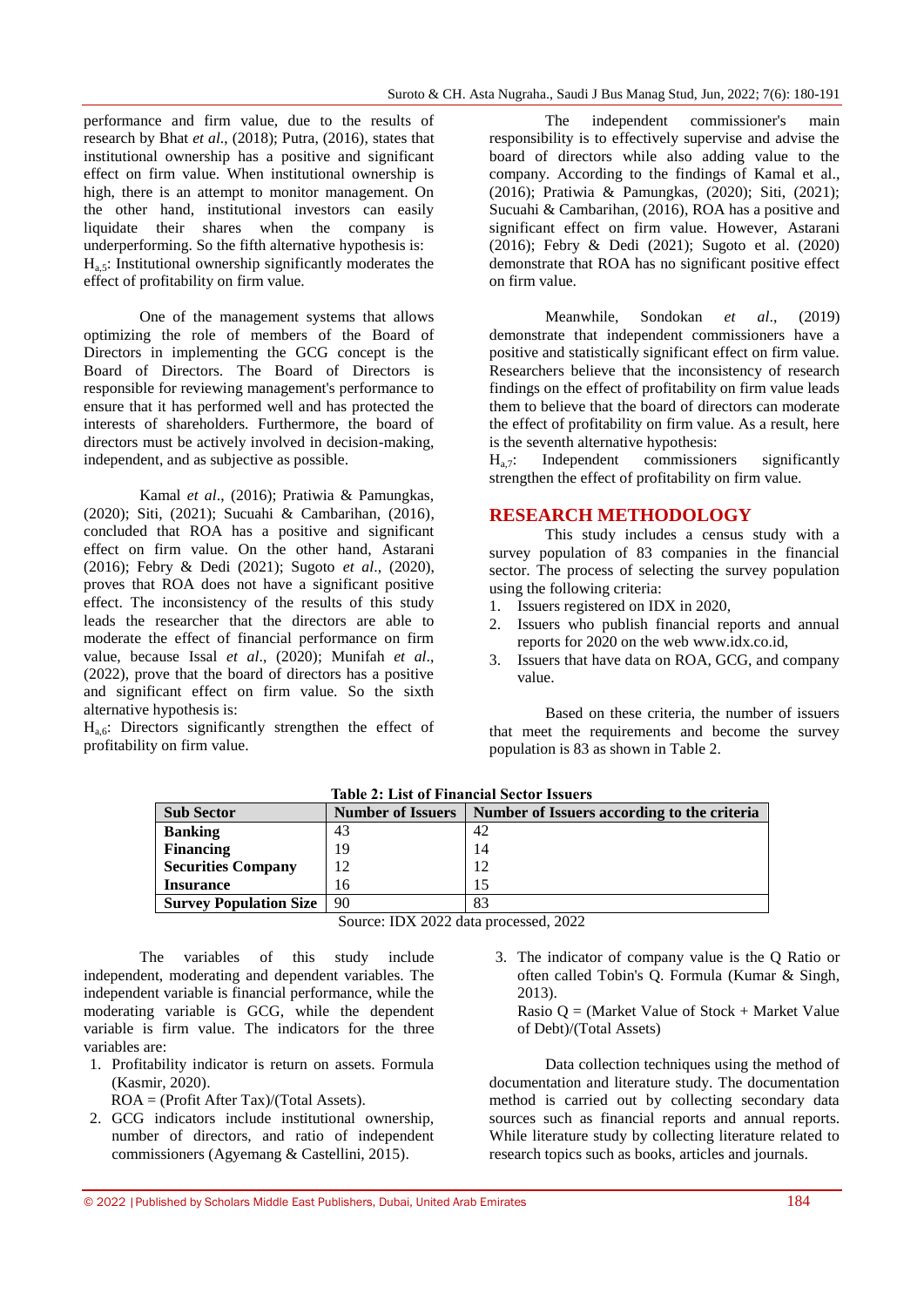With the help of the SPSS version 25 application, the data analysis technique used descriptive statistics and inferential statistics. Descriptive statistics described each variable's minimum, maximum, mean, standard deviation, skewness, and kurtosis values. While inferential statistics such as multiple linear regression and residuals are used. Regression is used to test the hypothesis that ROA has an effect on firm value. While the residuals to test institutional ownership moderate the effect of ROA on firm value, the number of directors and the ratio of independent commissioners moderate the effect of ROA on firm value. The equation (Ghozali & Ratmono, 2017).

| $NP = \alpha + \beta_1 ROA + \beta_2 KI + \beta_3 JD + \beta_4 RKI + e$ (1) |  |
|-----------------------------------------------------------------------------|--|
|                                                                             |  |
|                                                                             |  |
|                                                                             |  |
|                                                                             |  |
|                                                                             |  |
|                                                                             |  |

Where:

KI: Independent ownership

JD: Number of directors RKI: Independent commissioner ratio e: error

#### **RESEARCH RESULTS**

Table 3 displays the descriptive statistical output of the research variables. Based on the output, as many as 83 observations (N) were declared valid. The smallest observed firm value is 0.234, and the largest is 21.635. The mean is 1,978, with a standard deviation of 4081. The lowest asset return is -0.728, while the highest is 13,973. The standard deviation is 1.777, and the mean is 0.265. The percentage of institutional ownership ranges from 0.119 to 0.997. The standard deviation is 0.205, and the mean is 0.737. The smallest and largest number of directors are two and twelve, respectively. The population mean is 5, with a standard deviation of 2.556. Meanwhile, the minimum and maximum ratios of independent commissioners are 0.143 and 1. The standard deviation is 0.142 and the mean is 0.516. In addition, the data used in this study is not normally distributed, because the value of skewness and kurtosis is greater than zero (0).

| <b>Variable</b>    | <b>NP</b> | <b>ROA</b> | KI       | JD                          | <b>RKI</b> |
|--------------------|-----------|------------|----------|-----------------------------|------------|
| Minimum            | 0.234     | $-0.728$   | 0.119    | $\mathcal{D}_{\mathcal{L}}$ | 0.143      |
| Maximum            | 21.635    | 13.973     | 0.997    | 12                          |            |
| Mean               | 1.978     | 0.265      | 0.737    | 4.83                        | 0.516      |
| Standard deviation | 3.419     | 1.777      | 0.205    | 2.556                       | 0.142      |
| <b>Skewness</b>    | 4.081     | 6.883      | $-1.039$ | 1.140                       | 0.746      |
| Kurtosis           | 17.459    | 48.805     | 0.357    | 0.695                       | 2.130      |
| Valid N (listwise) | 83        | 83         | 83       | 83                          | 83         |

Source: IDX data processed, 2022

The multiple linear regression equation to test the effect of profitability and GCG on firm value is: NP  $= \alpha + \beta_1 ROA + \beta_2 KI + \beta_3 JD + \beta_4 RKI + e.$  The estimation model to get the equation is the ordinary least squares method. Before using the estimation model in estimating the actual data, it is necessary to test the classical assumptions and test the accuracy of the model. Statistically, the magnitude of the coefficient of determination, the statistical significance of the residual value, t-count, and F-count describe the accuracy of the regression model. If the estimation results of the regression model do not meet the classical assumptions and the model is not accurate, then the next step is to detect residual data outliers. After successfully identifying outliers, then removing the outlier data from subsequent calculations, so that the estimation model becomes a linear estimator that is unbiased and has a minimum variance.

Table 4 presents the estimation results of the initial regression model. This model has a statistical F value of 2.583 with a significance value of  $0.044 <$  = 0.05. However, the residual value is 0.334 with a

significance value of  $0.000 < \alpha = 0.05$ . The results of this calculation indicate that this initial regression model is an accurate model, but the residual value does not follow a normal distribution. Therefore, the next step is to screen the data by detecting the presence or absence of residual data outliers. According to Hair *et al*., (2011) for the case of observations less than 80, when the standard score of  $\pm$  2.5 indicates an outlier. On the other hand, for the case of observations of more than 80, it shows an outlier, if the standard score is in the range of numbers 3 to 4. The results of the first outlier detection in Table 7 there are 3 residual data which have standard scores ranging from 3 to 4, so the number of observations is reduced to 83 -  $3 = 80$  and the first revised regression model arises. The estimation results of this model are shown in Table 5, which is consistent with the results of the previous test, namely the residual data is still not normally distributed.

Finally, detect the second outlier and get another 12 observations with a standard score of  $\pm 2.5$ so that the number of observations is reduced to 80 - 12  $= 68$  and a second revised regression model arises. The

NP: Company value ROA: Return on assets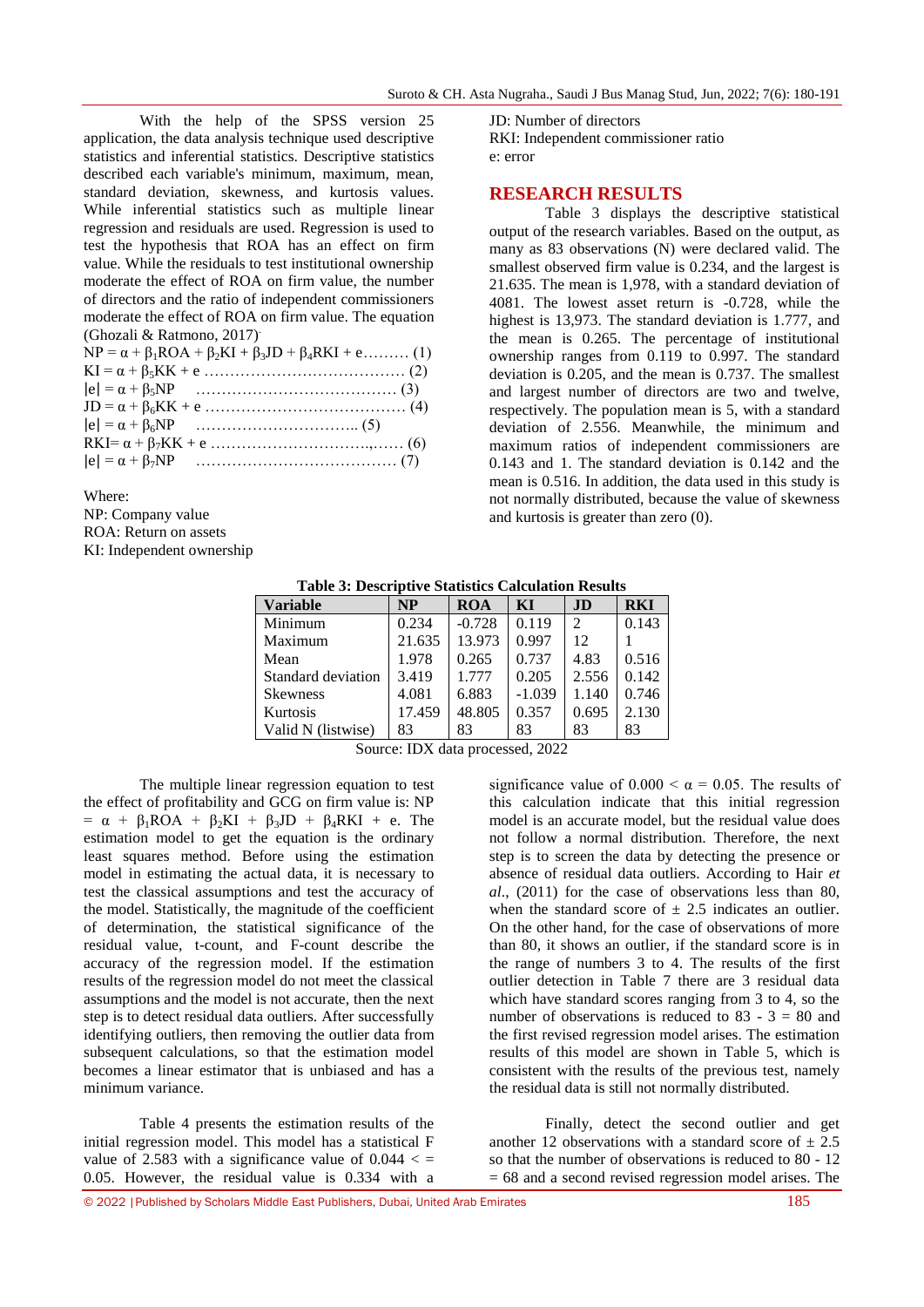estimation results of this model are shown in Table 6, where the residual data has a statistical value of 0.095 with a significance value of  $2.000 > \alpha = 0.05$ , this result indicates that the residual data follows a normal distribution.

After the residual data follow a normal distribution, the next step is to detect the presence of multicollinearity and heteroscedasticity. The results of the multicollinearity calculation in Table 6 show that the tolerance value of each variable is  $> 0.1$  and the VIF value is < 10. Meanwhile, the results of the heteroscedasticity test in Table 6 show that each variable has a significance value  $> \alpha = 0.05$ , so the model This second revised regression is free from the classical assumption test. Therefore, it is necessary to test the accuracy of the model by looking at the magnitude of the significance of the F-count value.

Table 6 shows that the coefficient of determination of 0.145 has an F-statistic value of 2.670 and a significance value of  $0.040 < \alpha = 0.05$  based on the results of the model accuracy test. As a result, the second revised regression model is a good fit because it can explain the variation in firm value from the average of 14.5 percent. The remainder represents the magnitude of the influence of other variables not included in the second revised regression model. Aside from that, this model can forecast the company's value.

Table 8 shows the results of hypothesis testing the effect of ROA and GCG on firm value. The test results show that 1 and 4 are negative with a significance value  $>$  = 0.05, then the first and fourth alternative hypotheses are rejected. On the other hand, 2 and 3 are positive, but the significance of institutional ownership is  $0.829 > 0.05$ , so the second alternative hypothesis is rejected. However, the significance value of the number of directors is  $0.004 < \alpha = 0.05$ , then the third alternative hypothesis is accepted.

The results of the GCG hypothesis test moderating the effect of ROA on firm value are also shown in Table 8. From the test results, it shows that 1, 2, and 5 are not significant, then institutional ownership is a potential moderating variable so that the fifth alternative hypothesis is rejected. The number of directors is an explanatory variable, because 3 is significant, 1 and 6 are not significant so that the sixth alternative hypothesis is rejected. Likewise, the ratio of independent commissioners is also an explanatory variable because 1, 4, and 7 are not significant so that the seventh alternative hypothesis is rejected. Thus, GCG is not a moderating variable for ROA on firm value.

|  | <b>Table 4: Early Regression Model</b> |  |
|--|----------------------------------------|--|
|  |                                        |  |

| <b>Variable</b>      | <b>Coefficient</b> | <b>Standard Error</b>     | t-count  | Sig.  |
|----------------------|--------------------|---------------------------|----------|-------|
| Constant             | 6.320              | 1.950                     | 3.242    | 0.002 |
| <b>ROA</b>           | 0.332              | 0.205                     | 1.624    | 0.108 |
| KI                   | $-3.942$           | 1.830                     | $-2.154$ | 0.034 |
| JD                   | $-0.151$           | 0.148                     | $-1.104$ | 0.314 |
| <b>RKI</b>           | $-1.548$           | 2.596                     | $-0.596$ | 0.553 |
| R-square             | 0.117              | Sig.(F-statistics)        | 0.044    |       |
| <b>F</b> -statistics | 2.583              | Sig.(Residual-statistics) | 0.000    |       |
| Residual-statistics  | 0.334              |                           |          |       |

Source: IDX data processed, 2022

| <b>Table 5: First Regression Model</b> |  |
|----------------------------------------|--|
|----------------------------------------|--|

| <b>Variabel</b>     | <b>Coefficient</b> | <b>Standard Error</b>     | Sig.     |       |
|---------------------|--------------------|---------------------------|----------|-------|
| Constant            | 3.840              | 0.976                     | 3.934    | 0.000 |
| <b>ROA</b>          | $-0.055$           | 0.117                     | $-0.472$ | 0.638 |
| KI                  | $-1.962$           | 0.918                     | $-2.137$ | 0.036 |
| JD                  | $-0.061$           | 0.074                     | $-0.822$ | 0.414 |
| <b>RKI</b>          | $-1,282$           | 1.279                     | $-1.002$ | 0.319 |
| R-square            | 0.095              | Sig.(F-statistics)        |          | 0.107 |
| F-statistics        | 1.977              | Sig.(Residual-statistics) | 0.000    |       |
| Residual-statistics | 0.309              |                           |          |       |

Source: IDX data processed, 2022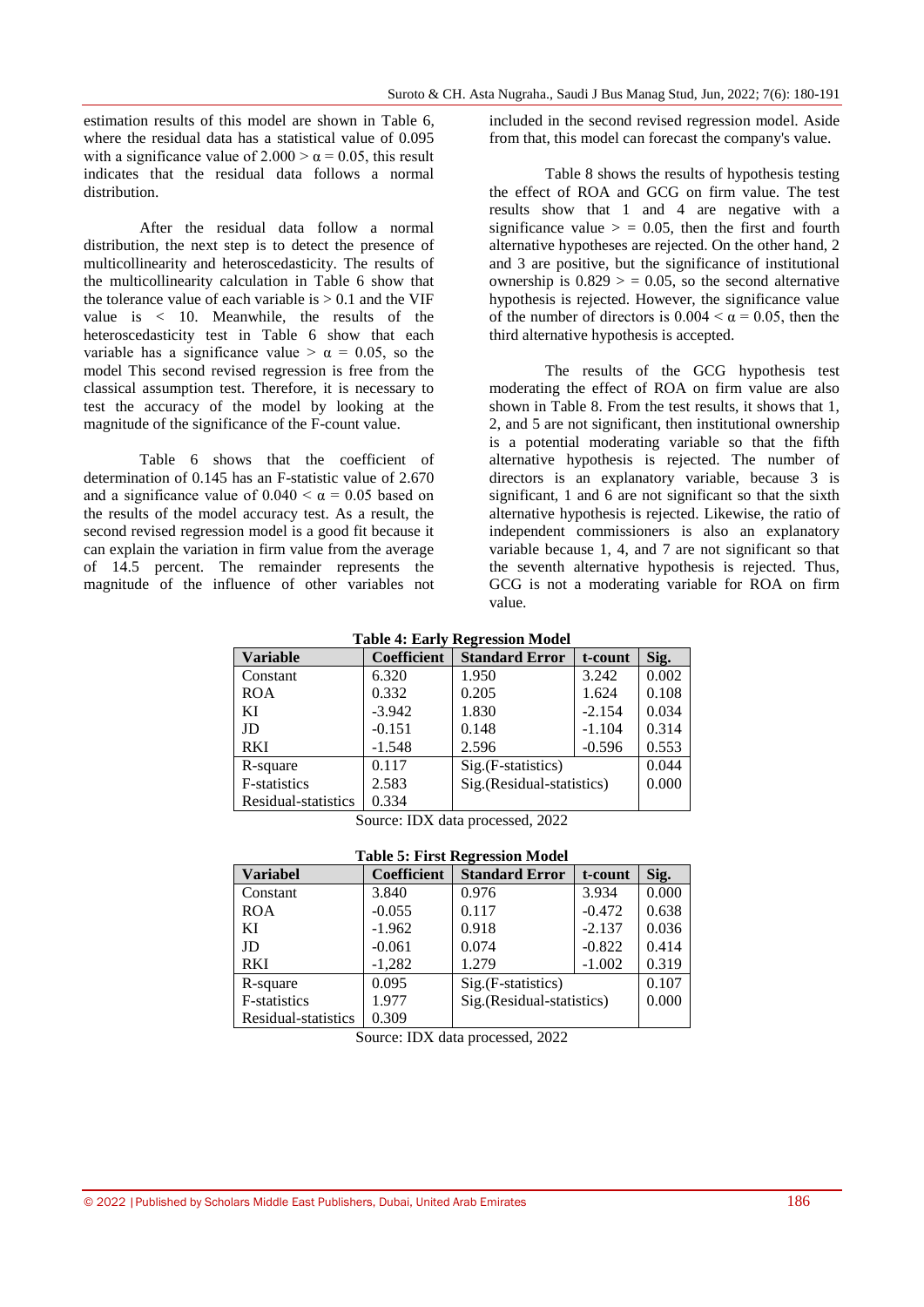Suroto & CH. Asta Nugraha., Saudi J Bus Manag Stud, Jun, 2022; 7(6): 180-191

| <b>Table 6: Second Regression Model</b> |                    |                            |          |       |                          |            |                          |       |  |
|-----------------------------------------|--------------------|----------------------------|----------|-------|--------------------------|------------|--------------------------|-------|--|
| <b>Variable</b>                         | <b>Coefficient</b> | <b>Standard Error</b>      | t-count  | Sig.  | <b>Multicollinearity</b> |            | <b>Heterscedasticity</b> |       |  |
|                                         |                    |                            |          |       | <b>Tolerance</b>         | <b>VIF</b> | <b>Coefficient</b>       | Sig.  |  |
| Constant                                | 0.089              | 0.015                      | 5.715    | 0.000 |                          |            | $-0.001$                 | 0.993 |  |
| <b>ROA</b>                              | $-0.020$           | 0.016                      | $-1.253$ | 0.215 | 0.995                    | 1.005      | $-0.012$                 | 0.261 |  |
| KI                                      | 0.030              | 0.140                      | 0.217    | 0.829 | 0.965                    | 1.037      | 0.087                    | 0.336 |  |
| JD                                      | 0.031              | 0.010                      | 2.969    | 0.004 | 0.959                    | 1.043      | $-0.001$                 | 0.829 |  |
| <b>RKI</b>                              | $-0.116$           | 0.182                      | $-0.638$ | 0.526 | 0.981                    | 1.020      | 0.193                    | 0.105 |  |
| R-square                                | 0.145              | $Sig.(F-statistics)$       |          |       | 0.040                    |            |                          |       |  |
| F-statistics                            | 2.670              | Sig. (Residual-statistics) |          |       | 2.000                    |            |                          |       |  |
| Residual-statistics                     | 0.095              |                            |          |       |                          |            |                          |       |  |

Source: IDX data processed, 2022

|  | Table 7: Early Regression Model Outlier Detection Results |  |  |
|--|-----------------------------------------------------------|--|--|
|  |                                                           |  |  |

| Obs | <b>Std.Residual</b> | <b>Z-Critical</b> | <b>Obs</b> | <b>Std.Residual</b> | <b>Z-Critical</b> | Obs | <b>Std.Residual</b> | <b>Z-Critical</b> |
|-----|---------------------|-------------------|------------|---------------------|-------------------|-----|---------------------|-------------------|
| 3   | 5.732               | $± 3-4$           | 26         | 4.472               | ± 2.5             | 43  | 3.003               | ± 2.5             |
| 47  | 4.742               | $± 3-4$           | 56         | 3.659               | ± 2.5             |     | 2.579               | ± 2.5             |
| 52  | 4.715               | $± 3-4$           | 51         | 3.349               | ± 2.5             |     | 2.547               | ± 2.5             |
| 61  | 5.062               | ± 2.5             | 29         | 2.786               | ± 2.5             | 66  | $-2.880$            | ± 2.5             |
| 71  | 5.767               | ± 2.5             | 60         | 2.888               | ± 2.5             |     |                     |                   |
| 57  | 7.427               | ± 2.5             | 59         | 2.912               | ± 2.5             |     |                     |                   |

Source: IDX data processed, 2022

| <b>Varibel</b>                        | <b>Coefficient</b> | <b>Standard Error</b> | t-count  | Sig.  | <b>Conclusion</b> |
|---------------------------------------|--------------------|-----------------------|----------|-------|-------------------|
| <b>ROA</b>                            | $-0.020$           | 0.016                 | $-1.253$ | 0.215 | $H_1$ Rejected    |
| KI                                    | 0.030              | 0.140                 | 0.217    | 0.829 | $H_2$ Rejected    |
| JD                                    | 0.031              | 0.010                 | 2.969    | 0.004 | $H_3$ Received    |
| <b>RKI</b>                            | $-0.116$           | 0.182                 | $-0.638$ | 0.526 | $H_4$ Rejected    |
| $Y \rightarrow$ Moderation Residual-1 | 0.038              | 0.061                 | 0.618    | 0.539 | $H5$ Rejected     |
| $Y \rightarrow$ Moderation Residual-2 | $-0.222$           | 0.862                 | $-0.257$ | 0.798 | $H_6$ Rejected    |
| $Y \rightarrow$ Moderation Residual-3 | 0.004              | 0.055                 | 0.080    | 0.937 | $H7$ Rejected     |

Source: IDX data processed, 2022

### **DISCUSSION**

In this section, we will look at how return on assets and GCG indicators affect firm value, and how the dominant GCG indicators mitigate the effect of ROA on firm value. The findings indicate that ROA has no significant negative effect on firm value, institutional ownership has no significant positive effect, and the ratio of independent commissioners has no significant negative effect. The number of directors, on the other hand, has a significant positive effect on firm value. While the GCG indicator does not significantly moderate the effect of ROA on firm value, it is a predictor variable. The results of empirical hypothesis testing are discussed further below.

The first alternative hypothesis testing is to test whether ROA has a significant positive effect on firm value. In theory, profitability has a positive and significant impact on firm value. Great profitability causes a large company value. On the other hand, low profitability causes small firm value. However, this study provides evidence that ROA as a proxy for profitability has an insignificant positive effect on firm value. This study shows that stock price volatility and company value added are not caused by fundamental

factors, but psychological factors. Capital market investors ignore the highs and lows of profitability and pay more attention to how the management uses assets effectively and efficiently to achieve added value for the company.

In addition, the beta coefficient is negative, the possible cause is that the company uses debt to finance its assets. It can be seen that most of the debt to assets ratios of financial sector companies exceed 50 percent, so that companies prefer to pay interest on loans, ultimately net income is lower, which is only 0.006 percent compared to the risk-free interest rate, causing a decrease in company value as reflected in the decline in stock market prices.

The second hypothesis to test is whether institutional ownership has a significant positive effect on firm value. In theory, high institutional share ownership will increase the company's value. However, the reality is that statistically institutional ownership has no significant positive effect on firm value. These results indicate that the existence of institutional ownership by financial sector companies has not been able to demonstrate good corporate governance and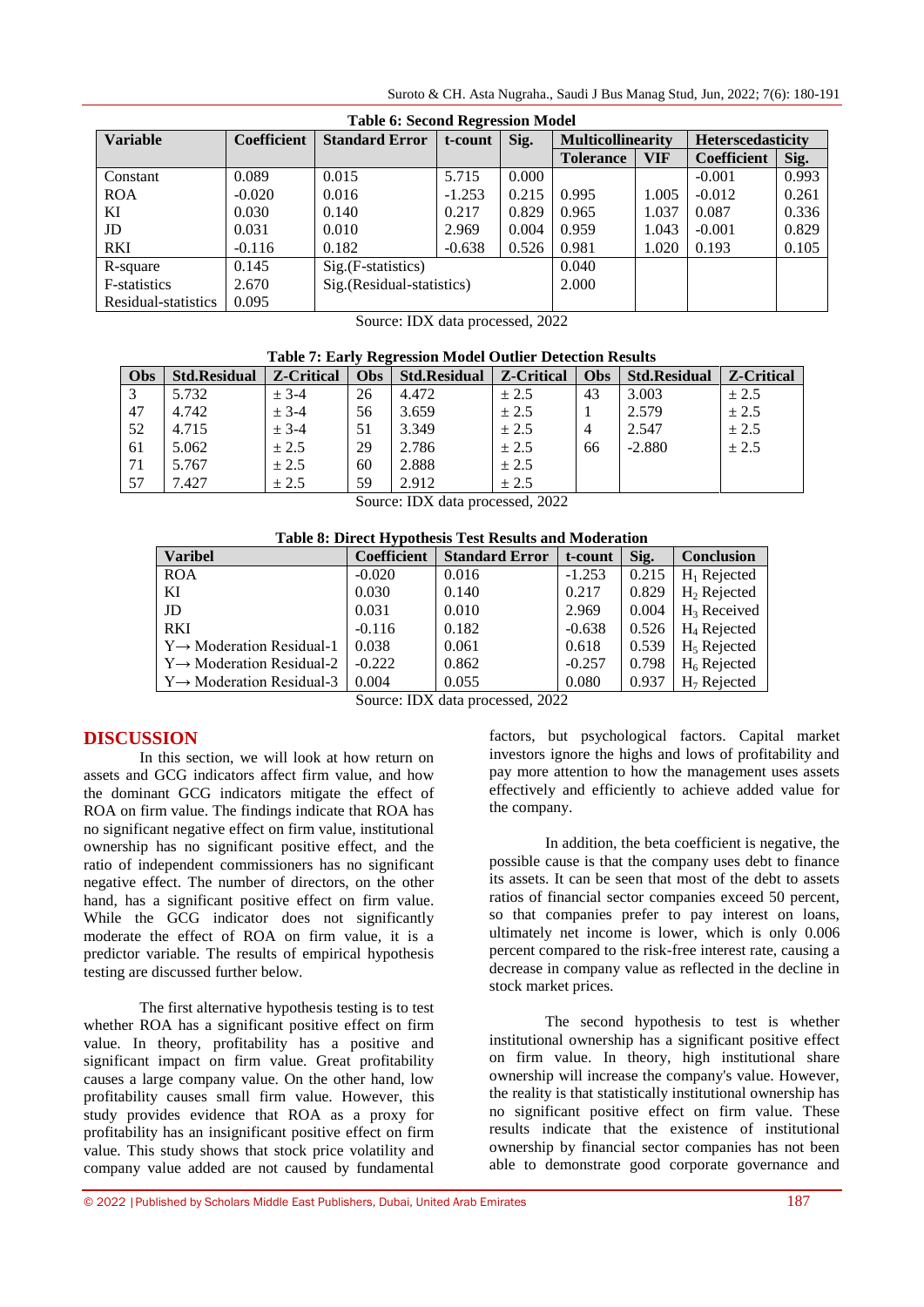monitoring of company management. Although the percentage of institutional ownership on average is 74 percent, it is much higher than 50 percent. This indicates that the majority institutional investors have a tendency to side with management and ignore the interests of minority shareholders. In addition, it is possible that management often takes policies that are less than optimal, so that capital market investors have a negative assessment of the strategy between institutional ownership and management. As a result, shares on the stock exchange experienced a decline. So that share ownership by institutions has not been able to become a mechanism that can boost company value and influence investors to allocate their funds to financial sector companies on the 2020 Stock Exchange floor.

The third alternative hypothesis testing is to test whether the number of directors has a significant positive effect on firm value. The test results provide evidence that the number of directors has a significant positive effect on firm value. This means that the number of directors of financial sector companies which on average is 5 people is able to guarantee effectiveness in carrying out the supervisory function of management performance. The greater the number of directors will reduce problems in communication and coordination which in turn can avoid difficulties in carrying out the role and further reduce agency problems, it can affect the value of the company.

The fourth alternative hypothesis test is to see if the ratio of independent commissioners has a positive and significant impact on firm value. The greater the proportion of independent commissioners, the greater the firm value. The test results, however, show that the ratio of independent commissioners has no significant negative effect on firm value. The presence of an independent commissioner on firm value did not prove the existence of a corporate governance mechanism in this study. Although the average ratio of independent commissioners is 52 percent, it is far above the standard, which is 30 percent of the company's total commissioners. This indicates that the existence of independent commissioners has not been able to have a good impact, especially in their duties in supervising management so that market participants do not fully trust the independent commissioners owned by the company. Therefore, the supervision that should have been carried out by independent commissioners has not yet been fully implemented, especially in preventing the occurrence of work that is detrimental to the company. Meanwhile, the cost of paying the salaries of independent commissioners continues. As a result, profits fall and in the end the higher the ratio of independent commissioners is not able to increase the value of the company.

The fifth alternative hypothesis testing is to test whether institutional ownership significantly moderates profitability and affects firm value. Directly,

ROA has no significant negative effect and institutional ownership has no significant positive effect. Likewise, the results of the residual test show that institutional ownership is not significant. This means that institutional ownership does not moderate ROA affecting firm value. Referring to existing empirical data, the average institutional ownership of company shares is 73.7 percent from 50 percent. Institutional investors should have a big role in supervising the effective and optimal management of the company. Apart from that, it should have an important role in minimizing agency conflicts. Unfortunately, institutional investors, as the majority shareholder, actually cooperate with the company's management to behave in their own interests. So that the institutional ownership of large shares has not been able to increase the value of the company.

Testing the sixth alternative hypothesis is to test whether the number of directors moderates the effect of profitability on firm value. Directly, the number of directors has a significant positive effect and profitability does not significantly affect firm value. However, the results of the residual test are inversely proportional, that the number of directors has no significant negative effect. This means that the number of directors does not moderate profitability in influencing firm value. When referring to existing empirical data, the average number of directors is 5 people, greater than 2 people and less than 7 people. Should the number of directors greater than two people can make work more efficient, because there is a separation of the main functions in the company. In addition, members of the board of directors should not do work that is not in their field, because their duties and responsibilities are clear. Unfortunately, in reality, the number of directors of financial sector companies does not moderate profitability in influencing firm value. These results indicate that the number of directors cannot perform better coordination. communication, and decision making, so that the value of the company does not increase.

The seventh alternative hypothesis testing is to test whether the ratio of independent commissioners significantly moderates the effect of ROA on firm value. Directly, neither ROA nor the ratio of independent commissioners have a significant negative effect. On the other hand, the results of the residual test show that the ratio of independent commissioners has no significant positive effect. This means that the ratio of independent commissioners does not moderate the effect of profitability on firm value. These results indicate that the signal theory states that a high ratio of independent commissioners will improve the supervisory function of corporate governance, thereby providing confidence to investors to increase investment and firm value. Unfortunately this statement does not show the truth. The possible reason is that empirically the financial sector companies have an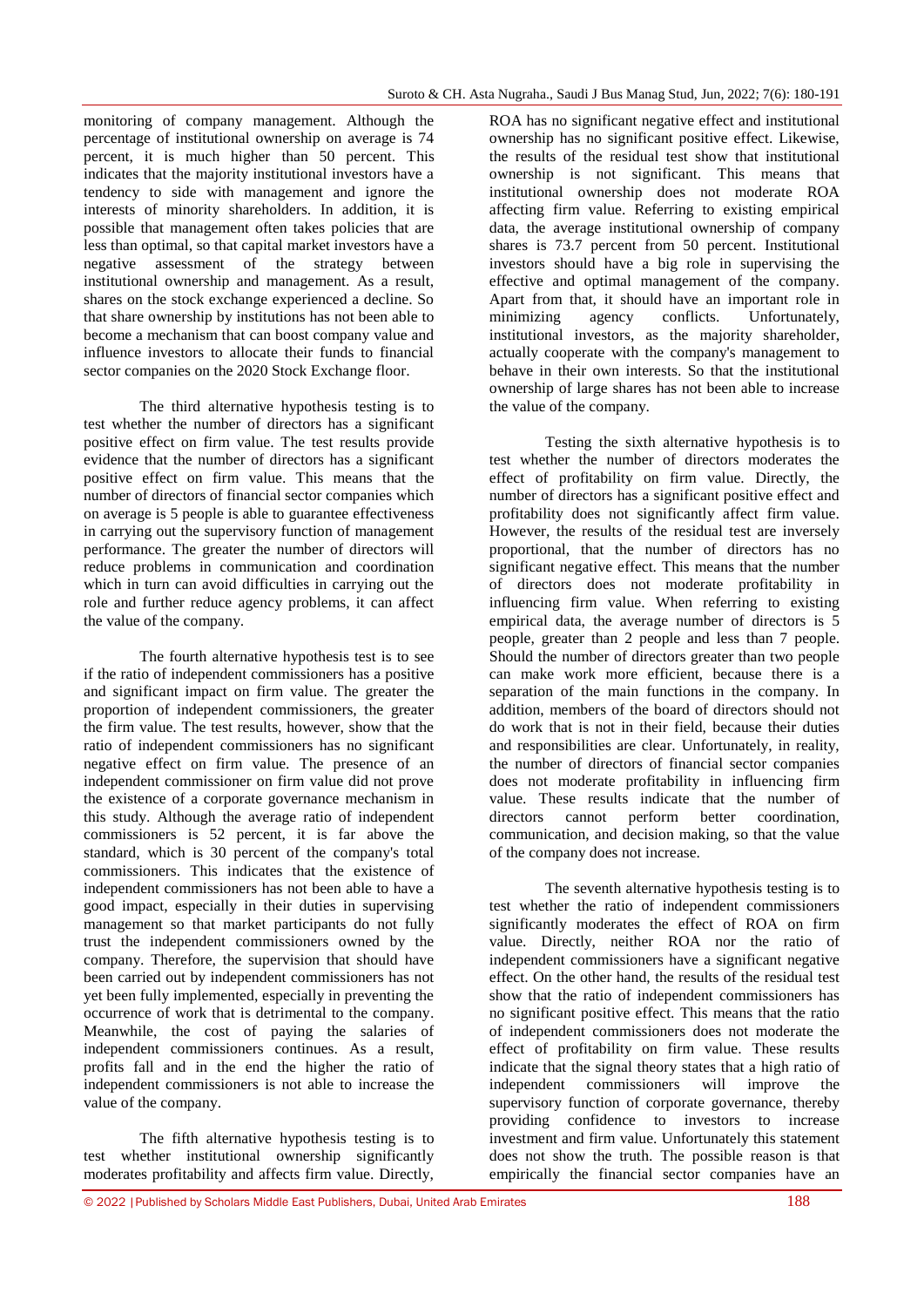average independent commissioner ratio of 51 percent, which is greater than 30 percent of the independent commissioner's ratio. However, the company's profitability on average is only 0.006 percent, far below the risk-free interest rate, so that the ratio of independent commissioners cannot increase supervision effectively, because they do not have the capability and competence in finance or accounting.

#### **CONCLUSION**

Based on the findings of the analysis, the following conclusions were reached: First, firm value is unaffected by profitability, the ratio of independent commissioners, or institutional ownership. Second, the number of directors has an impact on firm value. Third, GCG is not a moderating variable as a predictor variable.

This study has implications for companies in Indonesia's financial sector, specifically improving their performance by applying GCG principles. Financial sector companies should really recruit independent commissioners who are capable of monitoring the directors, not just complying with existing regulations. For investors, it is better to pay attention to the implementation of GCG in the company, because the implementation of GCG means that investors' rights can be protected. Furthermore, the next researcher should use the interaction test or absolute difference in testing moderation so that it can be compared with the results of this study.

#### **REFERENCES**

- Agyemang, O. S., & Castellini, M. (2015). Corporate governance in an emergent economy: a case of Ghana, Corporate Governance. *The International Journal of Business in Society*, *15*(1), 52–84.
- Alipour, M. (2013). Investigasi hubungan antara struktur kepemilikan dan kineria perusahaan. *Tinjauan Riset Manajemen*, *11*(36), 1137–1166.
- Asriyani, R., & Bandiyono, A. (2019). Complexity Of Annual License Notification Of Small-Medium Tax Business Taxes. *Jurnal Akuntansi*, *23*(2), 316– 332.
- Astarani, J. (2016). Pengaruh return on asset (roa) terhadap nilai perusahaan dengan pengungkapan corporate social responsibility (csr) sebagai variabel pemoderasi pada perusahaan manufaktur yang terdaftar di bursa efek indonesia (BEI). *Jurnal Audit Dan Akuntansi Fakultas Ekonomi Dan Bisnis Universitas Tanjungpura*, *5*(1), 49–76.
- Bandiyono, A., & Augustine, Y. (2019). Organizational Performance As A Mediation On The Effect Of Levers Of Control, And Learning Organization On Tax Compliance. *International Journal of Business, Economics, and Law*, *19*(5).
- Bandiyono, A., & Murwaningsari, E. (2019). Effect of Intra Group Transaction, Thin Capitalization,

and Executive Characters on Tax Avoidation with Multinationality as a Moderation. *Journal of Accounting, Business and Finance Research*, *7*(2), 82–97.

- Bank, A. D. (2000). *Key Indicators*.
- Bhat, K. U., Chen, Y., Jebran, K., & A., B. (2018). Corporate Governance And Firm Value: A Comparative Analysis of State And Non-State Owned Companies In The Context of Pakistan. *The International Journal of Business In Society*, *18*(6), 1196–1206.
- Carolina, C., Vernnita, V., & Christiawan, Y. J. (2020). Pengaruh hutang terhadap nilai perusahaan dengan ukuran perusahaan sebagai variabel moderasi. *Business Accounting Review*, *8*(2), 30– 44.
- Casavecchia, L. (2016). Fund Managers' Herding and Mutual Fund Governance. *Journal of Managerial Finance*, *12*(3), 242–276.
- Chazi, A., Khallaf, A., & Zantout, Z. (2018). Corporate governance and bank performance: Islamic versus Non-Islamic banks in GCC countries. *The Journal of Developing Areas*, *52*(2), 109–126.
- Dewi, L. S., & Abundanti, N. (2019). Pengaruh Profitabilitas, Likuiditas, Kepemilikan Institusional, dan Kepemilikan Manajerial terhadap Nilai Perusahaan. *E-Jurnal Manajemen*, *8*(10).
- Ebert, R. J., & Ricky, W. G. (2015). *Pengantar Bisnis* (E. Maulana (ed.); Edisi Kese). PT. Gelora Aksara Pratama.
- Elmagrhi, M. H. (2016). Antecedents of voluntary corporate governance disclosure: a post-2007/08 financial crisis evidence from the influential UK Combined Code. *Corporate Governance (Bingley)*, *16*(3), 507–538. https://doi.org/10.1108/CG-01- 2016-0006
- Emanuel, R., Antonius, J., Apriyanto, R. P., Firmansyah, A., & Trisnawati, E. (2022). Dewan Direksi, Cash Holding, Nilai Perusahaan: Peran Moderasi Dari Leverage. *Jurnalku*, *2*(1), 54–67. https://doi.org/10.54957/jurnalku.v2i1.143
- Febry, Y. Z. L., & Dedi, W. (2021). Pengaruh Return on Asset dan Debt to Equity Ratio Terhadap Nilai Perusahaan Bank Syariah Sebelum Merger (Studi Kasus PT Bank BRI Syariah, Tbk Pada Bulan Januari-November 2020). *Jurnal Ilmiah M-Progress*, *11*(2).
- Ghozali, I., & Ratmono, D. (2017). *Analisis Multivariat Dan Ekonometrika Teori, Konsep, dan Aplikasi dengan Eviews 10* (Edisi 2). universitas Diponegoro.
- Hair, J., Babin, B. W. B., & Andreson, R. (2011). *Multivariate Data Analysis: A Global Perspective* (7th ed.). New Jersey: Pearson.
- Handayani, I. A. R. P., Ariyanto, D., Rasmini, N. K., & Widanaputra, A. A. G. P. (2018). The Effect of Profitability , Institutional Ownership on the Value of the Company with Dividend Policy as a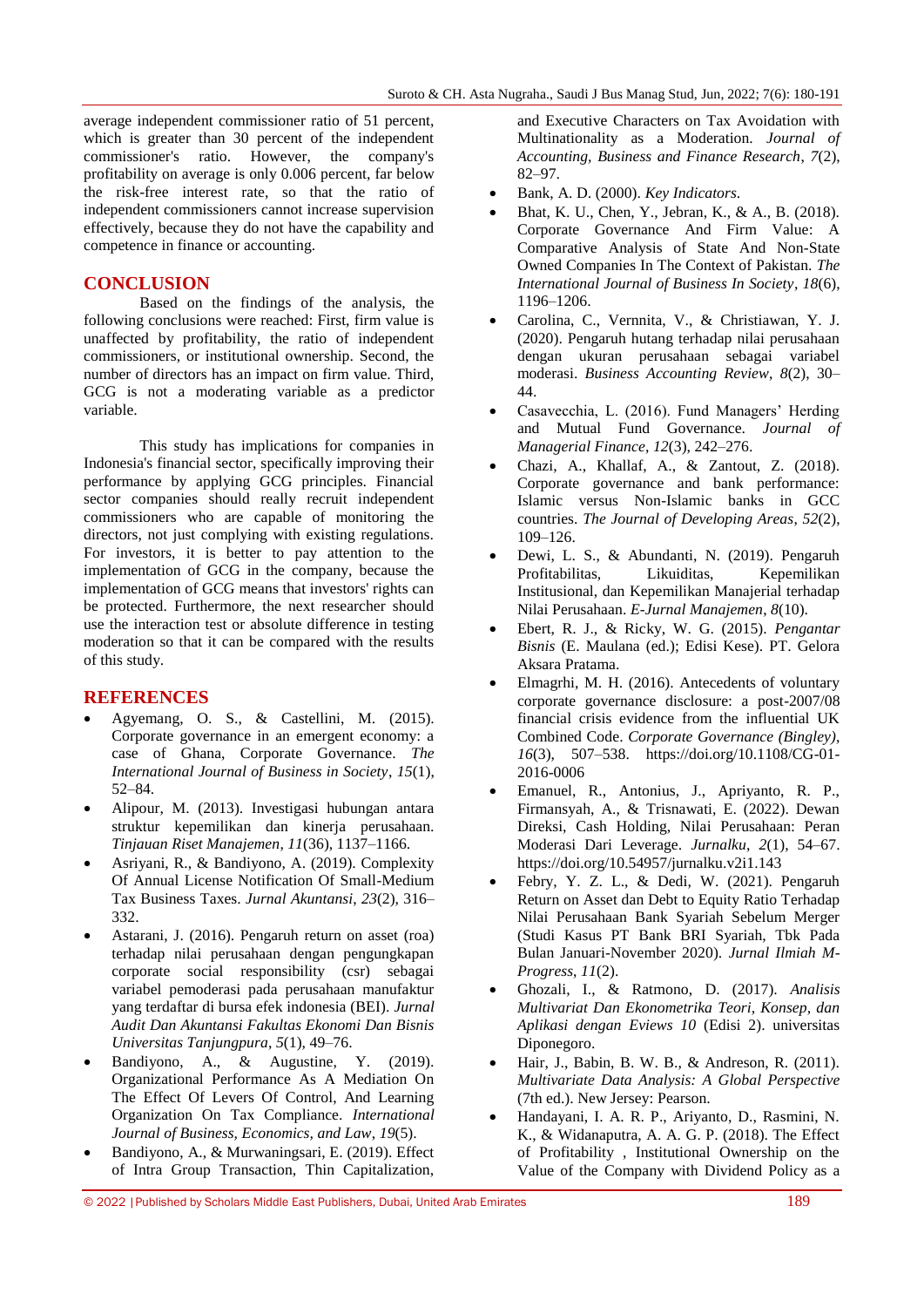Meditation. *International Journal of Sciences Basic and Applied Research (IJSBAR).*, *4*(1), 234–242.

- Hartono, J. (2017). *Teori Portofolio dan Analisis Investasi* (Kesebelas). BPFE.
- Hermuningsih, S. (2013). Pengaruh Profitabilitas dan Size terhadap Nilai Perusahaan dengan Struktur Modal sebagai Variabel Intervening. *Jurnal Siasat Bisnis*, *16*(2).
- Husnan, S., & Pudjiastuti, E. (2012). *Dasar- Dasar Manajemen Keuangan* (Kelima). AMP YKPN.
- Issal, H.-S., Salma, D. A., & Khaled, H. (2020). The joint effect of corporate risk disclosure and corporate governance on firm value. *InternationaSalem Il Journal of Disclosure and Governance*, *17*(2), 123–140. https://doi.org/10.1057/s41310-020-00079-w
- Jayaningrat, I. G. A. A., Wahyuni, M. A., & Sujana, E. (2017). Pengaruh Leverage, Profitabilitas, Likuiditas, Kebijakan Deviden, Kepemilikan Manajerial, dan Kepemilikan Institusional Terhadap Nilai Perusahaan Pada Perusahaan Properti dan Real Estate di Bursa Efek Indonesia Tahun 2013-2015. *E-Journal S1 Ak Universitas Pendidikan Ganesha Jurusan Akuntansi Program S1*, *7*(1), 1–12.
- Jensen, M. C. (1993). "The Modern Industrial Revolution, Exit, and The Failure of Internal Control System." *Journal of Finance*, 831–880.
- Jensen, & Meckling. (1976). Theory of The Firm: Managerial Behavior, Agency Costs, and Ownership Structure. *Journal of Financial Economics*, *3*(4), 305–360.
- Kamal, M. E. M., Salleh, M. F. M., & Ahmad, A. (2016). Detecting financial statement fraud by Malaysian public listed companies: The reliability of the Beneish M-Score model. *Jurnal Pengurusan*, *46*, 23–32.
- Kasmir. (2020). *Analisis Laporan Keuangan* (Kedelapan). Rajawali Pers.
- Khosa, A. (2017). Independen Directors And Firm Value Of Group-Affiliated Firms. *International Journal of Accounting & Information Management.*, *25*(2).
- Kowalewski, O. (2016). Corporate governance and corporate performance: financial crisis (2008). *Management Research Review*, *39*(11), 1494–1515.
- Kumar, N., & Singh, J. P. (2013). Corporate Governance. *The International Journal of Business in Society.*, *13*(1), 88-98.
- Kurniawansyah, D., Kurnianto, S., & Rizqi, F. A. (2018). Teori Agency dalam Pemikiran Organisasi ; Pendekatan Positivist dan Principle-Agen. *Jurnal Riset Akuntansi Dan Bisnis Airlangga*, *3*(2), 435– 446.
- Lattemann, C. (2014). On the convergence of corporate governance practices in emerging markets. *International Journal of Emerging Markets, 9*(2), 316–332.
- Liedong, T. A., & Rajwani, T. (2017). The impact

of managerial political ties on corporate governance and debt financing: evidence from Ghana. *Long Range Planning*, 1–14.

- Mahawyahrti, P. T., & Budiasih, I. G. A. N. (2016). Asimetri Informasi, Leverage, dan Ukuran Perusahaan pada Manajemen Laba. *Jurnal Ilmiah Akuntansi Dan Bisnis.*, *11*(2).
- Marini, Y., & Marina, N. (2017). Pengaruh Good Corporate Governance Terhadap Nialai Perusahaan (Studi Empiris Pada Perusahaan Manufaktur yang Terdaftar di Bursa Efek Indonesia). *Jurnal Humanior*, *1*(1), 7–19.
- Mishra, R. K., & Kapil, S. (2018). Board Characteristics And Firm Value For Indian Companies. *Journal of Indian Business Research.*, *10*(1), 2–32.
- Munifah, A., Andika, A. D., & Ria, T. N. (2022). Pengaruh Dewan Direksi, Komisaris Independen dan Komite Audit Terhadap Nilai Perusahaan dan Kinerja Keuangan Perusahaan Sebagai Variabel Moderasi (Studi Empiris pada Perusahaan Sektor Pertambangan yang terdaftar di Bursa Efek Indonesia Tahun 2015-2019). *Jurnal Ilmiah Mahasiswa S1 Akuntansi Universitas Pandanaran.*, *8*(8), 1–14.
- Muryati, N. N. T. S., & Suardhika, I. M. S. (2014). Pengaruh Corporate Governance Terhadap Nilai Perusahaan. *E-Journal Akuntansi Universitas Udayana.*, *9*(2), 411–429.
- Nguyen, N. (2018). *Hidden Markov Model for Stock Trading*. *6*(2), 36.
- OECD. (2008). OECD Principles of Corporate Governance: Boardroom Perspective. *OECD Publications Service*.
- OJK. (2014). *Peraturan Otoritas Jasa Keuangan tentang Direksi dan Dewan Komisaris Emiten atau Perusahaan Publik.*
- Oyong, L. (2012). Asimetri Informasi dan Manajemen Laba: Suatu Tinjauan Dalam Hubungan Keagenan. *Jurnal Wiga*, *2*(1).
- Parid, M. (2021). *Bagaimana GCG di Dunia, Asia, dan Indonesia.* Parido Artikel.
- Pratiwia, R. D., & Pamungkas, I. D. (2020). The Effects of Financial Performance on Firm Value and Good Corporate Governance: Evidence from Indonesia. *International Journal of Innovation, Creativity and Change.*, *13*(12), 220–233. www.ijicc.net
- Putra, A. A. (2016). Pengaruh Good Corporate Governance Terhadap Nilai Perusahaan (Studi Empiris pada Perusahaan LQ 45 yang Terdaftar di Bursa Efek Indonesia Tahun 2009 –2013). *Jurnal Ekonomi KIATI.*, *27*(2).
- Ratnawati, V., Azhari, S., Freddy, D., & Wahyuni, N. (2018). he Impact of Institutional Ownership and a Firm 's Size on F irm Value : Tax Avoidance as a Moderating Variable. *Journal of Finance and Banking Review.*, *3*(1), 1–8.
	- Ricky, W. G., & Ronald, J. E. (2006). *Business*